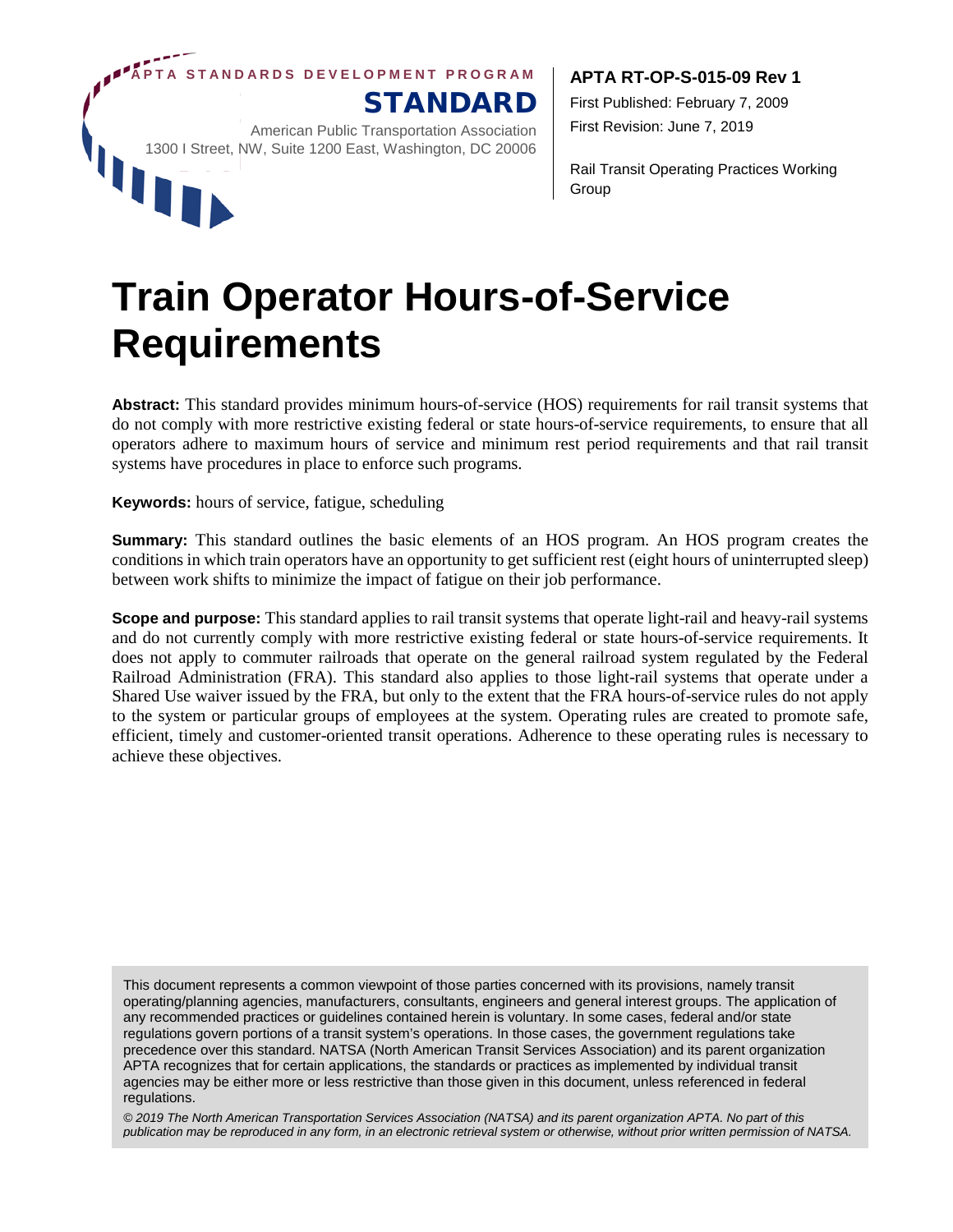## **Table of Contents**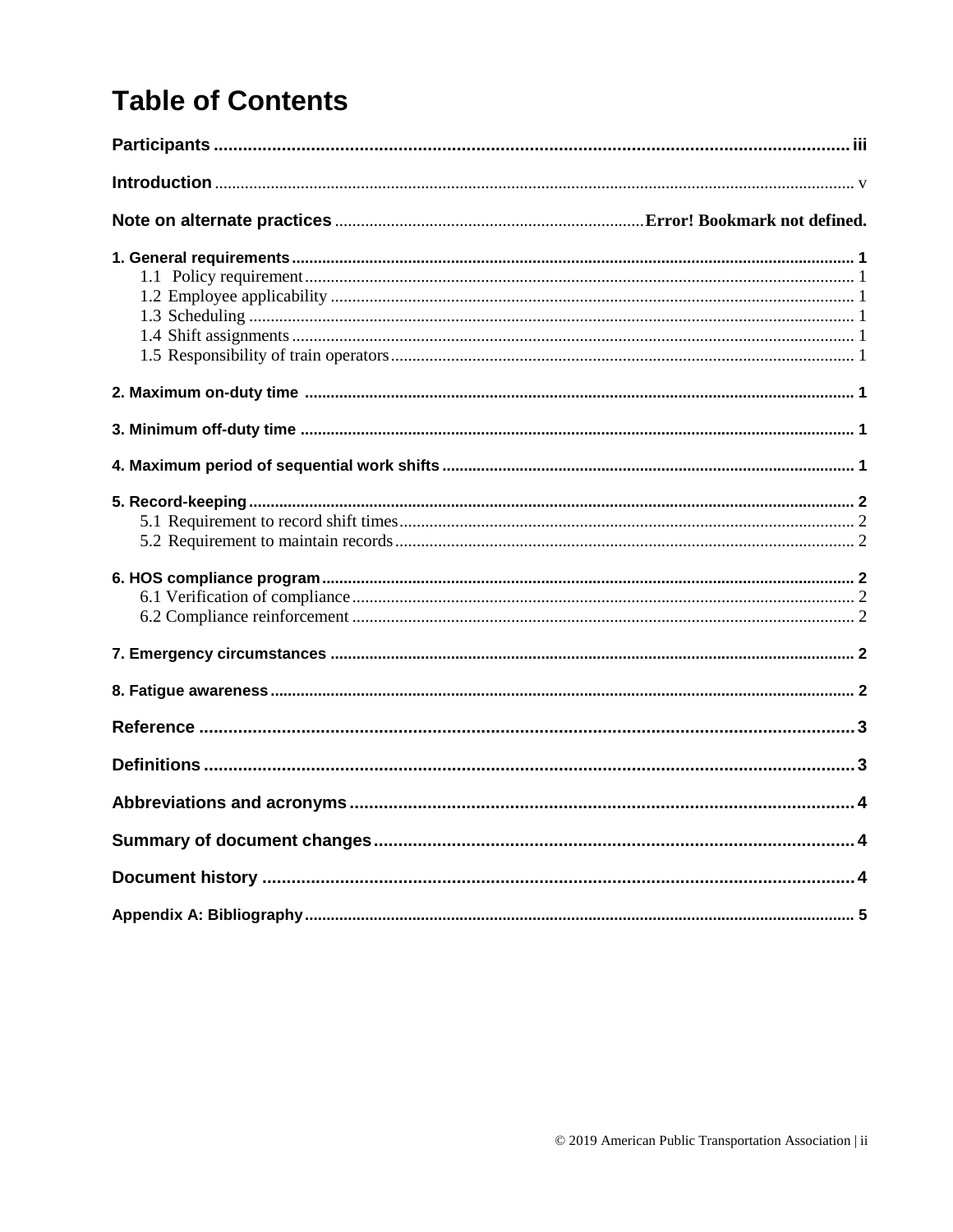

## <span id="page-2-0"></span>**Participants**

The American Public Transportation Association greatly appreciates the contributions of the **Roy Aguilera (Chair of SWG), Brian Dwyer, Martin Gulley, Francine James, Linda Lee, Bill McClellan, Patrick Preusser, Greg Robinson, Gary Schafer, Allen Smith, James Smith, Russell Stone, Arturo Torres,** and **Henry Woods** who provided the primary effort in reviewing and revising this document.

At the time this standard was completed, the working group included the following members:

|                                                | Amanda Nightingale, Chair |                                                |
|------------------------------------------------|---------------------------|------------------------------------------------|
|                                                | <b>Brian Riley,</b>       | 1st Vice Chair                                 |
|                                                | Gary Howard,              | 2nd Vice Chair & Secretary                     |
| Tony Abdallah, MTA New York                    |                           | Jason Lurz, Ansaldo Honolulu                   |
| Ray Abraham, Valley Metro                      |                           | William McClellan, ACI                         |
| Roy Aguilera, BART                             |                           | Pamela McCombe, WSP USA                        |
| Michael Alexander, LACMTA                      |                           | Nicole McGann, Metra                           |
| Michael Avery, King County Metro               |                           | Cynthia McMonagle, Port Authority              |
| Mark Benedict, Metro Transit                   |                           | Amanda Nightingale, King County Metro          |
| Patrick Brouard, Atkins                        |                           | Marie Olson, Sound Transit                     |
| Michael Coplen, FTA                            |                           | Dedric Parham, MARTA                           |
| Ms. Marie Darby, Charlotte Area Transit System |                           | Patrick Preusser, TriMet                       |
| Victor Demmons, MARTA                          |                           | James Price, HRT                               |
| Paul Denison, Sound Transit                    |                           | Brian Riley, San Diego MTS                     |
| Brian Dwyer, STV                               |                           | Gregory Robinson, Miami-Dade DTPW              |
| Ronald Ester, CTA                              |                           | Kevin Rogers, Niagara Frontier Transit Metro   |
| Lucas Ewing, Utah Transit Authority            |                           | Gerard Ruggiero, Jacobs                        |
| Anthony Fazio, SEPTA                           |                           | Harold Samms, Jacksonville Transportation      |
| Donald Filippi, NCTD                           |                           | Authority                                      |
| Kim Fjeldsted, Utah Transit Authority          |                           | Duane Sayers, SMART                            |
| Zandra Ford, Maryland MTA                      |                           | Ernesto Scarpitti, Delta Railroad Construction |
| Paula Fraser, BART                             |                           | Inc.                                           |
| Brian Funk, Metro Transit                      |                           | Gary Schafer, RTD - Denver                     |
| Martin Gulley, Bi-State Development Agency     |                           | Benjamin Simms IV, HRT                         |
| Deltrin Harris, WMATA                          |                           | Andrew Skabowski, MTA of Harris County         |
| Melvyn Henry, SFMTA                            |                           | Allen Smith III, HNTB                          |
| Gary Hinton, Maryland MTA                      |                           | James Smith, Bi-State Development Agency       |
| Gary Howard, METRO (Harris County)             |                           | William Steinmetz, Consultant                  |
| Jhaun Jasper, CTA                              |                           | Russell Stone, RTD - Denver                    |
| Keith Jones, RATP Dev                          |                           | Joseph Tassiello, New Jersey Transit           |
| Manael Kennerly, WMATA                         |                           | Debra Thacker, Valley Metro                    |
| Anne Kirsch, MTA New York                      |                           | Asako Togari, RTRI                             |
| Linda Lee, City of Atlanta                     |                           | Lisa Woodruff, LACMTA                          |
| Cynthia Lewis, Maryland MTA                    |                           | Henry Woods, MARTA                             |
| Stephen Lino, LACMTA                           |                           |                                                |
|                                                |                           |                                                |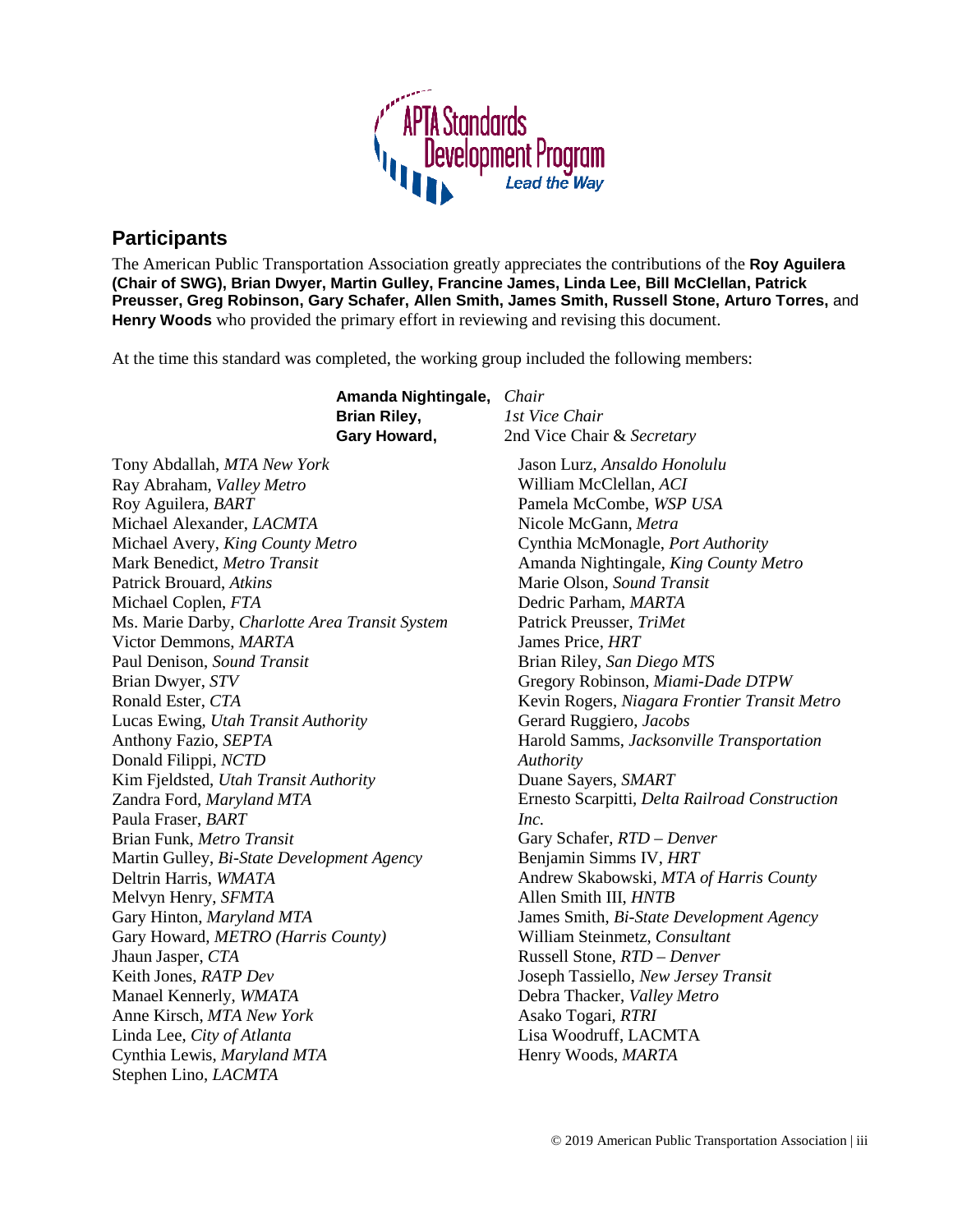#### **Project consultants**

Christopher Wallgren and Samuel Korach, *Transportation Resource Associates, Inc.*

#### **Project team**

Charles Joseph, *American Public Transportation Association* Marie Benton, *American Public Transportation Association*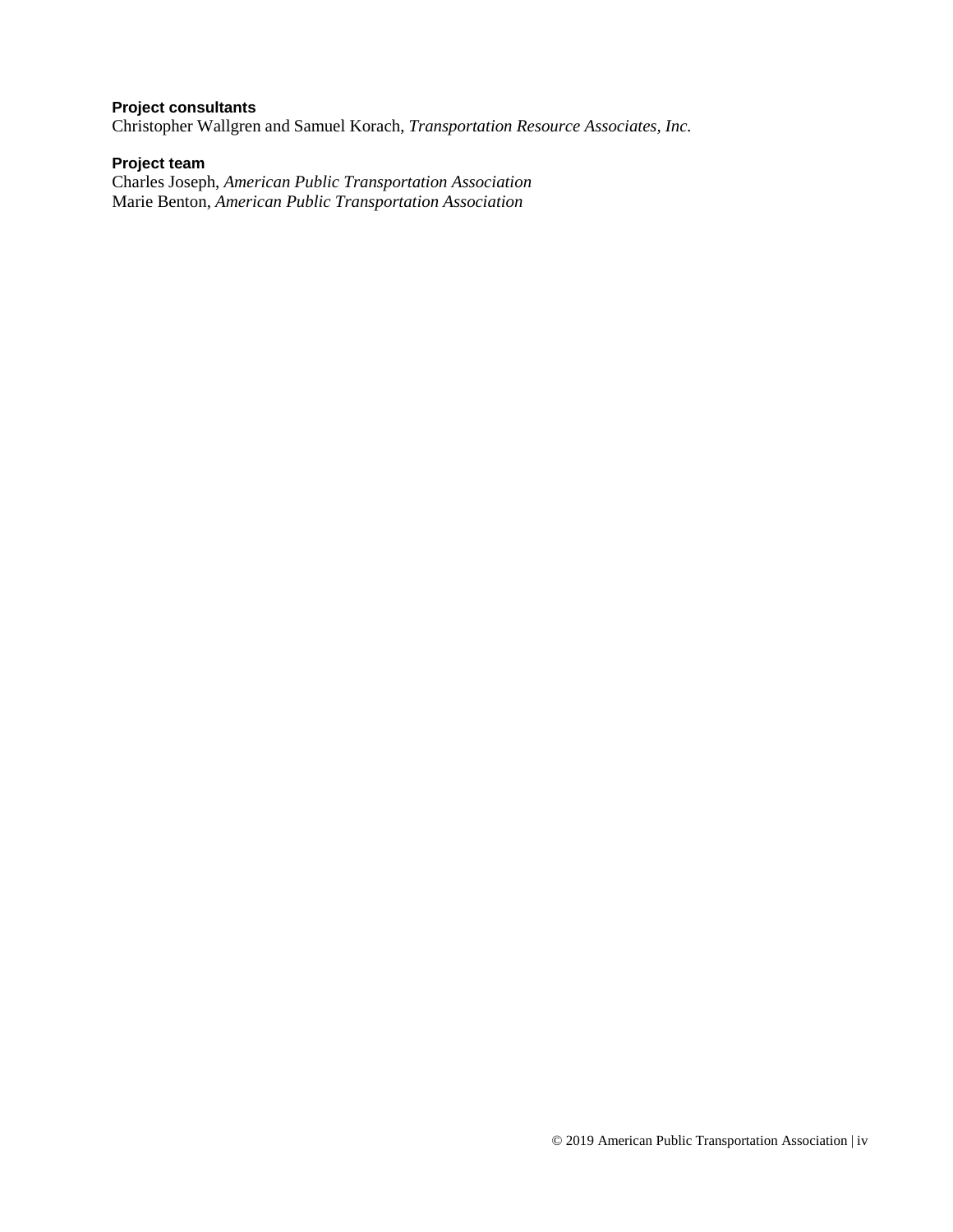## <span id="page-4-0"></span>**Introduction**

This introduction is not part of APTA RT-OP-S-015-09, Rev 1 *Train Operator Hours-of-Service Requirements.*

APTA's Operating Practices Committee members thoroughly debated the provisions of this standard and wrote it to formalize safe operating practices as they pertain to the amount of off-duty time a rail transit system provides to train operators between shifts to allow for rest and limitations for on-duty time. Rail transit systems are free to develop more restrictive rules than are provided for in this standard. Federal or state laws that are more restrictive than this standard supersede this standard and must be followed.

The updated provisions of this standard will not be considered in effect until five years from the date of its approval. This schedule is set so that each rail transit system may make changes to rules and policies in accordance with labor agreement requirements. Some transit systems may comply sooner than others, but it is expected that each agency will take the necessary steps to incorporate the provisions of this standard within this five-year timeframe.

APTA recommends the use of this document by:

- individuals or organizations that operate rail transit systems;
- individuals or organizations that contract with others for the operation of rail transit systems; and
- individuals or organizations that influence how rail transit systems are operated (including but not limited to consultants, designers and contractors).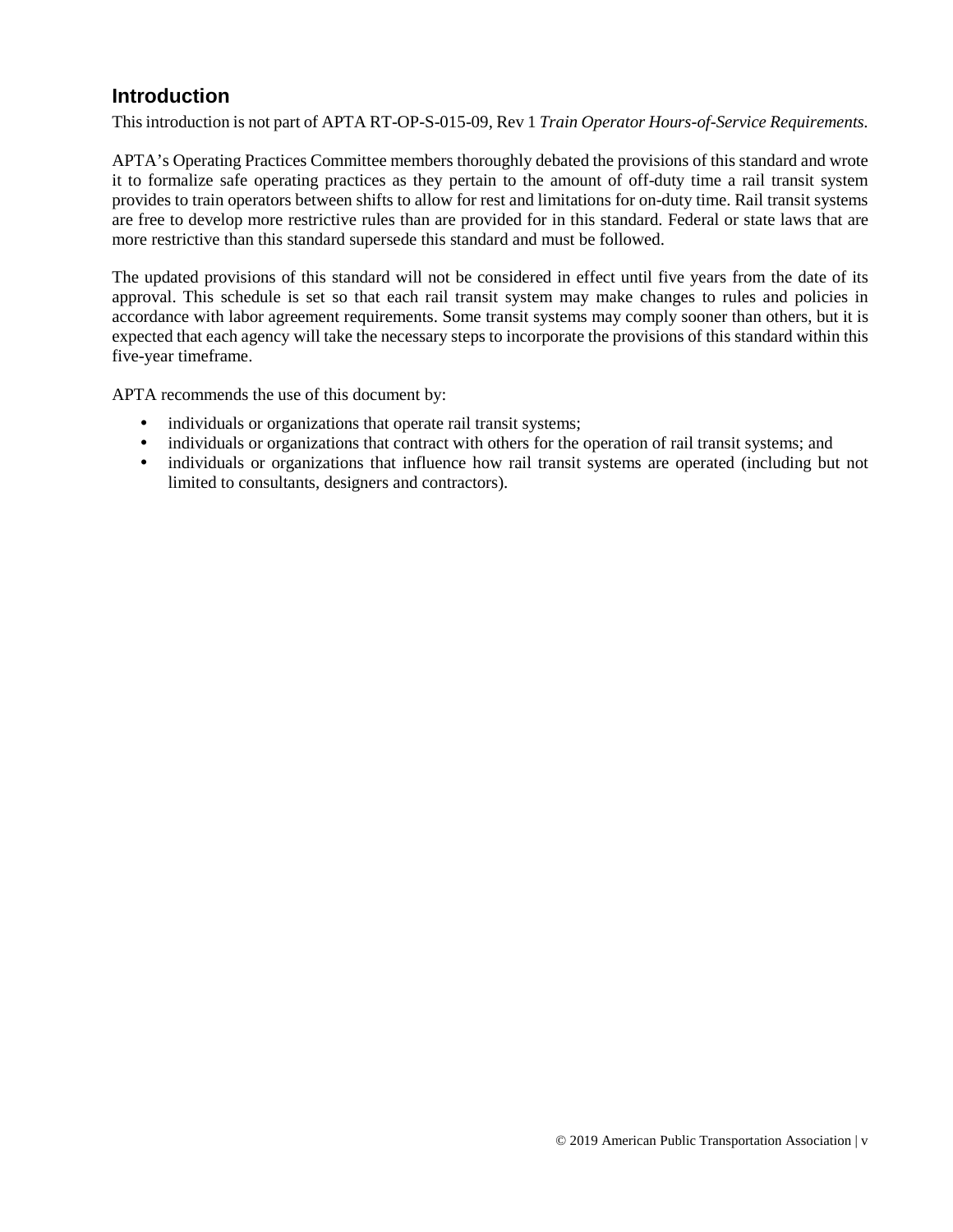## **Train Operator Hours-of-Service Requirements**

## <span id="page-5-0"></span>**1. General requirements**

#### <span id="page-5-1"></span>**1.1 Policy requirement**

The RTA shall establish a policy defining its hours of service requirements in accordance with this standard.

Any rail transit systems subject to more restrictive federal or state hours-of-service requirements shall develop, implement and adhere to a written policy governing hours-of-service requirements that complies with all regulations and incorporates the requirements of this standard.

## <span id="page-5-2"></span>**1.2 Employee applicability**

HOS requirements shall apply to all train operators, as defined by this standard. The RTA may choose to expand the scope of this document to apply to other categories of employees.

## <span id="page-5-3"></span>**1.3 Scheduling**

Train operators shall not be scheduled to work in violation of HOS requirements unless the procedures for extreme/exigent circumstances described in Section 7 are followed.

### <span id="page-5-4"></span>**1.4 Shift assignments**

The RTA shall not knowingly assign work to a train operator that would violate its policy on HOS requirements.

## <span id="page-5-5"></span>**1.5 Responsibility of train operators**

The RTA shall define the train operator's responsibilities concerning HOS in its rulebook or other appropriate document.

## <span id="page-5-6"></span>**2. Maximum on-duty time**

The RTA shall not schedule a train operator to be on duty for an overall elapsed time from start to finish greater than 16 hours, with no more than 12 hours of work in the aggregate.

For the purposes of this standard's requirements, the RTA shall define what activities are considered to be work or operating duties.

## <span id="page-5-7"></span>**3. Minimum off-duty time**

The RTA shall require a minimum off-duty time between shifts of 10 hours or more.

## <span id="page-5-8"></span>**4. Maximum period of consecutive work days**

The RTA shall not allow train operators to work seven or more consecutive days.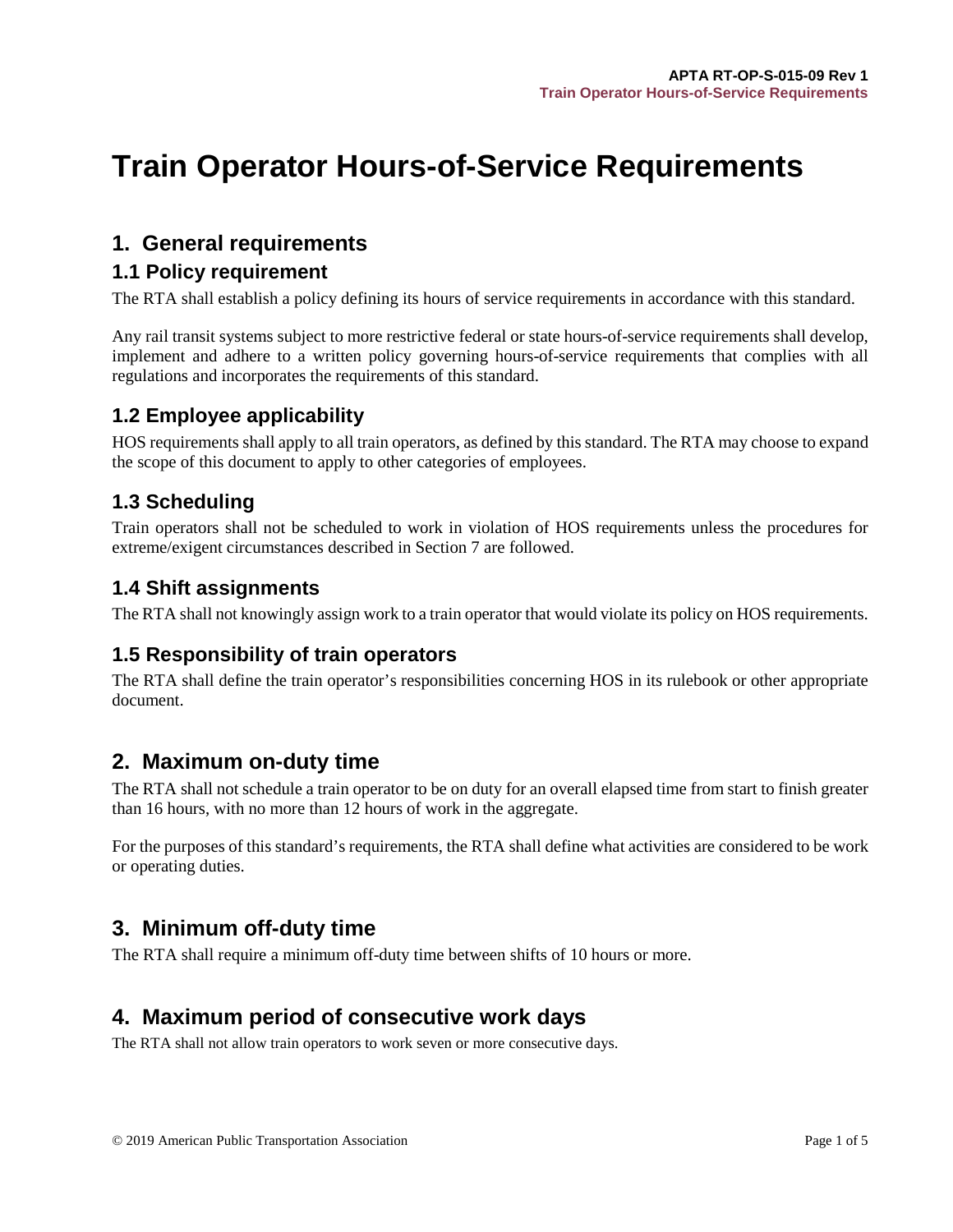## <span id="page-6-0"></span>**5. Record-keeping**

## <span id="page-6-1"></span>**5.1 Requirement to record shift times**

The RTA shall maintain a record of hours worked by all train operators, including shift start and end times and dates.

## <span id="page-6-2"></span>**5.2 Requirement to maintain records**

Records shall allow for verification of compliance with RTA HOS requirements. This standard does not require separate record-keeping for HOS if existing RTA records provide for verification of HOS compliance. The RTA shall determine the record retention period in instances where a governing authority does not apply.

## <span id="page-6-3"></span>**6. HOS compliance program**

### <span id="page-6-4"></span>**6.1 Verification of compliance**

The RTA shall develop a process that verifies compliance with HOS requirements.

### <span id="page-6-5"></span>**6.2 Compliance reinforcement**

The RTA shall develop a process for addressing violations of HOS requirements, if they occur, in order to help ensure compliance with the HOS program.

## <span id="page-6-6"></span>**7. Emergency circumstances**

Under emergency circumstances, the RTA may temporarily suspend HOS requirements in order to provide critical transportation services.

The RTA shall include provisions in the HOS policy for emergency circumstances during which an exception to the requirement can be made. The RTA shall define how such situations will be identified, by whom and what level of exception will be made.

The RTA shall define what constitutes an emergency for the purposes of the Hours of Service Program.

## <span id="page-6-7"></span>**8. Fatigue awareness**

In addition to HOS requirements, the RTA shall consider fatigue management program requirements as set forth in APTA Rail Transit Standard for Fatigue Management Program Requirements (APTA RT-OP-S-23-17) to supplement System Safety Program Plan or Public Transportation Agency Safety Plan management activities. As a part of its fatigue awareness strategy, the RTA shall set a policy for mandatory full days off to break extended, continuous work cycles for train operators. Information on fatigue management strategies can be found in the "Toolbox for Transit Operator Fatigue" (TCRP Report 81). Other resources are listed in Appendix A to this standard.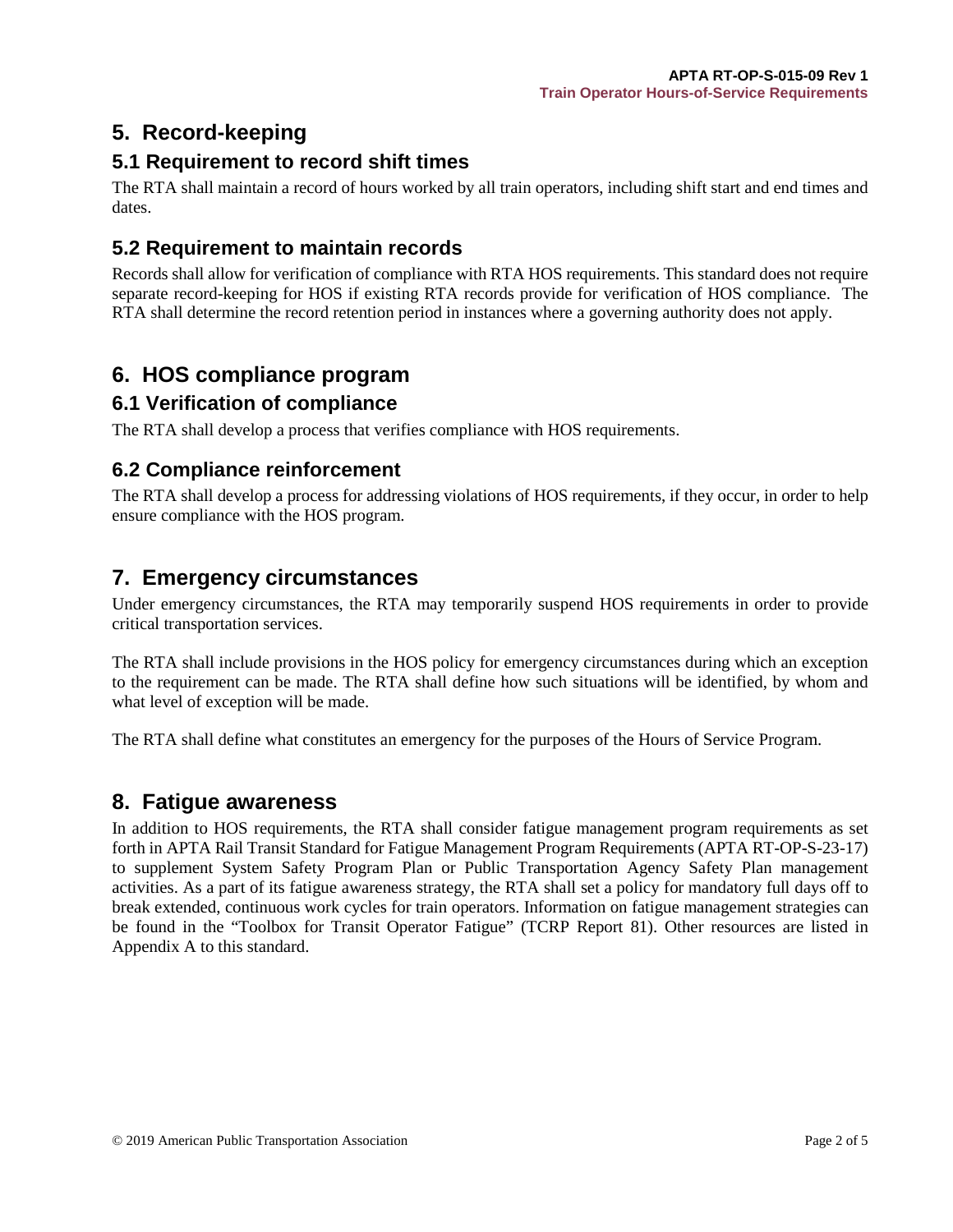### <span id="page-7-0"></span>**Reference**

- Gertler, Judith; Popkin, Stephen; Nelson, David; and O'Neil, Kay, "Toolbox for Transit Operator Fatigue," TCRP Report 81, Transportation Research Board, National Research Council, National Academy Press, Washington, D.C., 2002. [http://onlinepubs.trb.org/onlinepubs/tcrp/tcrp\\_rpt\\_81.pdf](http://onlinepubs.trb.org/onlinepubs/tcrp/tcrp_rpt_81.pdf)
- Transit Advisory Committee for Safety [TRACS] Report on Establishing a Fatigue Management Program for the Bus and Rail Transit Industry – 14-02 Report Published July 30, 2015.

## <span id="page-7-1"></span>**Definitions**

**day:** Any twenty-four-hour period starting at the beginning of the on-duty time.

**duty tour:** The elapsed period from the time the employee initially reports for work to the time the employee is finally released from duty. The duty tour may include one or more interim periods of release. *(Transit Advisory Committee for Safety [TRACS] Report on Establishing a Fatigue Management Program for the Bus and Rail Transit Industry – 14-02 Report Published July 30, 2015)*

**emergency:** An unexpected event related to the operation of passenger train service involving significant threat to the health or safety of one or more persons, requiring immediate action. Examples include: derailment, highway/rail grade crossing accident, passenger or employee fatality or serious illness/injury, evacuation of train or security situation.

**hours of service (HOS):** Rules or regulations intended to govern the number of hours a train operator may work. Generally, the agency policy on HOS requirements also incorporate mandatory rest periods.

**hours on duty:** The number of hours the train operator is required to work or to perform operating duties.

**off duty time:** Time during which an employee is free to leave the workplace, commute between work and home, engage in personal activities, and obtain rest. Off-duty time includes interim periods of release of one hour or greater, mandatory off-duty periods, days off, vacation days, and other periods not defined as "on-duty time". *(Transit Advisory Committee for Safety [TRACS] Report on Establishing a Fatigue Management Program for the Bus and Rail Transit Industry – 14-02 Report Published July 30, 2015)*

**on-duty time:** Time actually spent in the service of the transportation agency, whether or not compensated, including time performing safety-critical tasks and other tasks, time "standing by" to perform duties when instructed, and work breaks or interim periods. On-duty time can include drive or seat time as well as in station time, breaks between runs, and other incidental tasks and duties. On-duty time includes time spent in transportation to and from a work location but does not include travel time to/from home to work or work to home. On-duty time includes time devoted to training. *(Transit Advisory Committee for Safety [TRACS] Report on Establishing a Fatigue Management Program for the Bus and Rail Transit Industry – 14-02 Report Published July 30, 2015)*

**rail transit agency (RTA):** The organization that operates rail transit service and related activities. Also known as the transit system, agency, transit agency, operating agency, operating authority, transit authority and other similar terms. *(49 CFR Part 673.5)*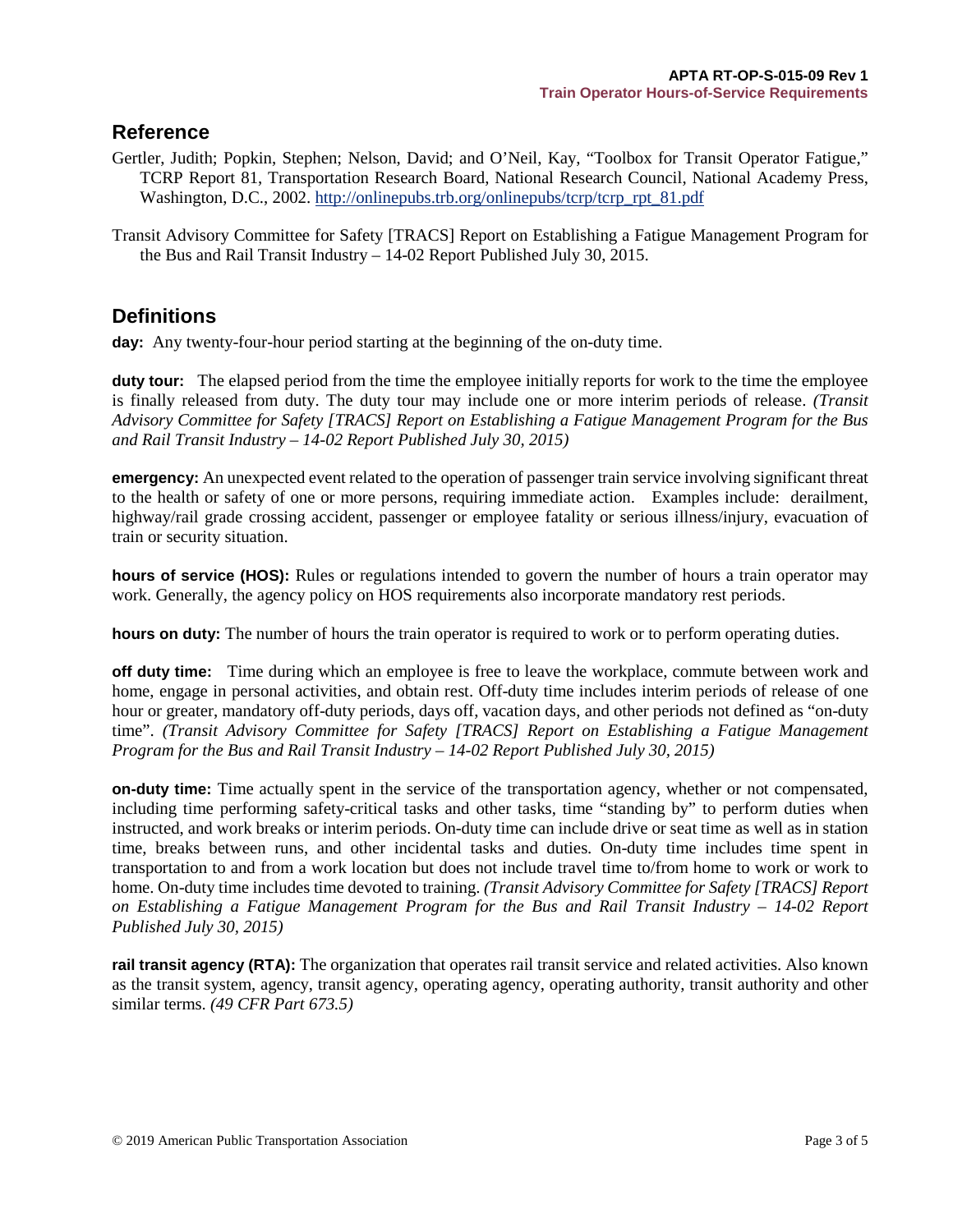**train operator:** A person who performs any of the following duties, when performed by employees of FTA funding recipients, sub-recipients, operators or contractors:

- operating a revenue service vehicle, including when not in revenue service
- operating a nonrevenue service vehicle that operates in mixed service with revenue service trains

**work:** When a train operator is responsible for operating a train. This includes terminal time when the operator is not actually moving a train.

#### <span id="page-8-0"></span>**Abbreviations and acronyms**

- **CFR** Code of Federal Regulations
- **FRA** Federal Railroad Administration
- **FTA** Federal Transit Administration
- **HOS** hours of service
- **NATSA** North American Transit Services Association
- **RTA** rail transit agency
- **TCRP** Transit Cooperative Research Program

#### <span id="page-8-1"></span>**Summary of document changes**

- Section 2: Reduced maximum number of hours of work hours while on-duty from 14 to 12.
- Section 4: Updated requirements under *Maximum period of consecutive work days.*
- Section 4: Added specific language restricting consecutive days worked, so that no employee may work 7 or more days sequentially.
- Section 8: Included reference to *Public Transportation Agency Safety Plan*
- Added a section on Definitions to the document.
- Updated document for language usage.

#### <span id="page-8-2"></span>**Document history**

| <b>Document</b><br><b>Version</b> | <b>Working Group</b><br><b>Vote</b> | <b>Public Comment/</b><br><b>Technical</b><br>Oversight | <b>Rail Transit CEO</b><br><b>Committee</b><br>Approval | <b>Rail Transit</b><br><b>Standards Policy</b><br>& Planning<br><b>Committee</b><br>Approval | <b>Publish Date</b> |
|-----------------------------------|-------------------------------------|---------------------------------------------------------|---------------------------------------------------------|----------------------------------------------------------------------------------------------|---------------------|
| First published                   | Feb. 27, 2008                       |                                                         | Jan. 15, 2009                                           | Jan. 24, 2009                                                                                | February 7, 2009    |
| First revision                    | Nov. 14, 2018                       | January 7, 2019                                         | February 15, 2019                                       | April 20, 2019                                                                               | June 7, 2019        |